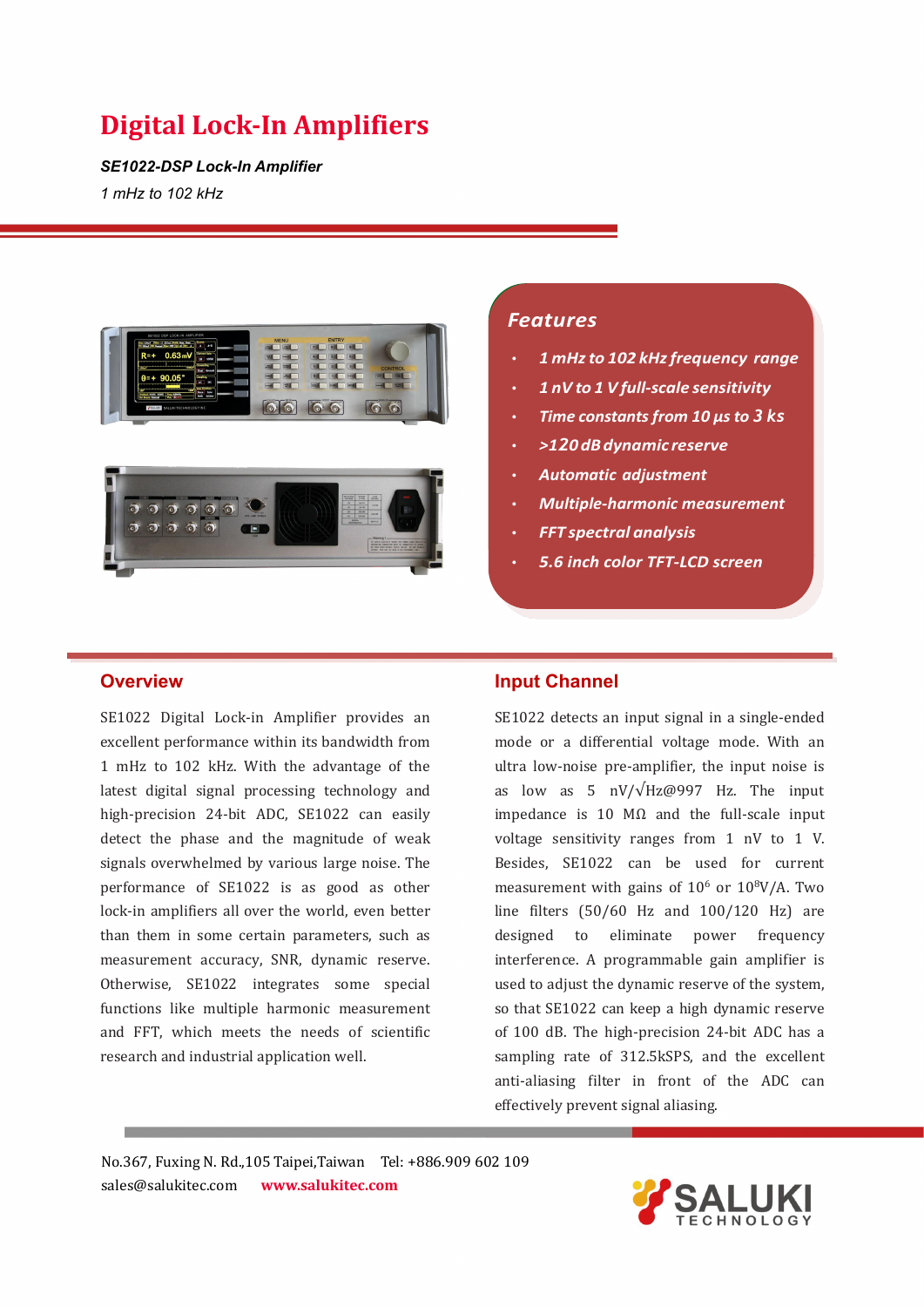*SE1022-DSP Lock-In Amplifier 1 mHz to 102 kHz*

### **Reference Channel**

The reference signal can work in external mode or internal mode. In internal mode, a precise and stable internal oscillator generates sine wave as an internal reference that is multiplied by the input signal. This internal signal is without any phase noise. With the digital phase-shifting technique, the phase resolution of the reference signal is  $0.01$ °. SE1022 can work at any fixed frequency from 1 mHz to 102 kHz in this mode. In external mode, the reference signal can be a sine wave or a TTL pulse or a square wave. The rising or falling edge of the external reference signal triggers the Phase Lock Loop (PLL) to lock the external signal. Based on the frequency of the reference signal, the SE1022 can detect the harmonics of the input signal. The maximum harmonic signal frequency can reach 32,767 times the fundamental frequency, and the maximum harmonic frequency cannot exceed the maximum operating frequency of the instrument by 102 kHz.

# **Digital Demodulator and Output Filter**

The key component of the SE1022 is the digital demodulator. Compared to traditional analog lock-in amplifiers, the SE1022's internal digital demodulator effectively rejects the measurement errors caused by DC drift and offset. In addition, by optimizing the multiplication of the internal

coherent signal of the digital demodulator, the calculation error is minimized so that the instrument can accurately detect the input weak signal. Time constants of the output low-pass filter from 10 µs to 3 ks can be selected with a choice of 6, 12, 18 or 24dB/oct rolloff. This low-pass digital filter is implemented using a high performance digital filter with a sample rate of 312.5 kHz. The digital demodulation and the low-pass filter used in SE1022 guarantees a high dynamic reserve (>120dB), accurate phase (absolute phase error <1°). Moreover, when the frequency of the input signal is lower than 200 Hz, A synchronous filter can be used to eliminate the influence of the harmonics of the reference signal, ensuring that SE1022 can detect a low frequency signal quickly and effectively.

# **Display**

SE1022 has a 5.6-inch 640 × 480 color TFT-LCD. The measurement results of SE1022, such as X, Y, R, and θ, are shown in numerical form, bar graph, X-Y chart and polar coordinates on the display.



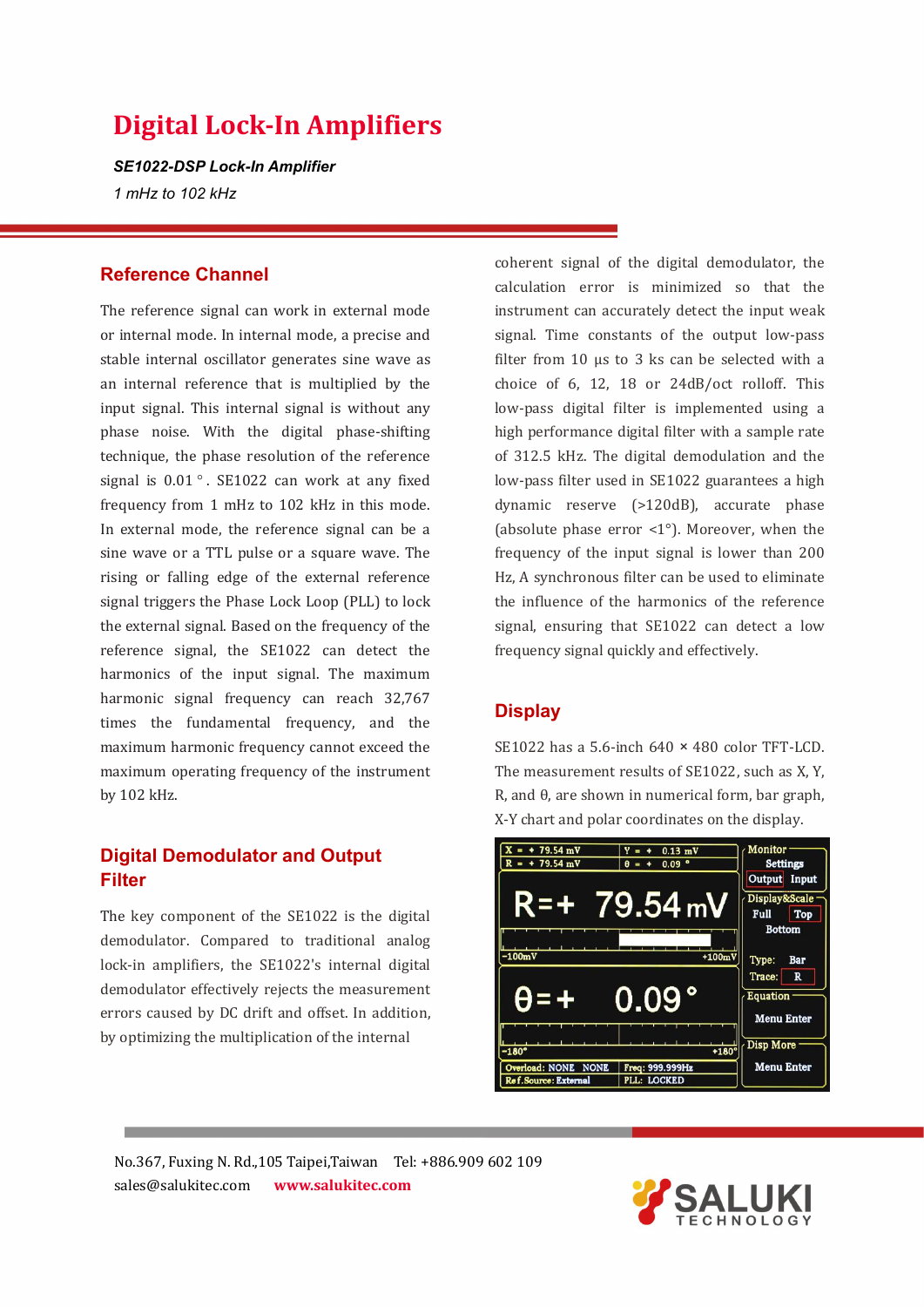*SE1022-DSP Lock-In Amplifier*

*1 mHz to 102 kHz*

In X-Y chart, SE1022 shows the trend of test results over time, and check the value by using knob control cursor.



In addition, SE1022 can also uses polar coordinates to display the in-phase component and quadrature component of the input signal. All of these display modes can be easily adjusted by manual or automatic operations.



# **FFT Spectral Analysis**

SE1022 integrates a high precision FFT analysis

function from 1 mHz to 102 kHz in order to analyze the noise component of the measured signal in real time.



# **Simultaneous Multiple-harmonic Measurement**

In the traditional lock-in amplifiers, only the fundamental frequency signal or a certain harmonic signal can be measured at one time, so it cannot meet the requirement of multiple harmonic measurement in some occasions. On the contrary, SE1022 uses a flexible digital framework combined FPGA and ARM, which make it practicable and efficient to measure 3 harmonic components simultaneously, which means that one SE1022 is equivalent to three traditional lock-in amplifiers. The maximum harmonic signal frequency can reach 32,767 times the fundamental frequency, but the maximum harmonic frequency cannot exceed the maximum operating frequency of the instrument by 102 kHz.

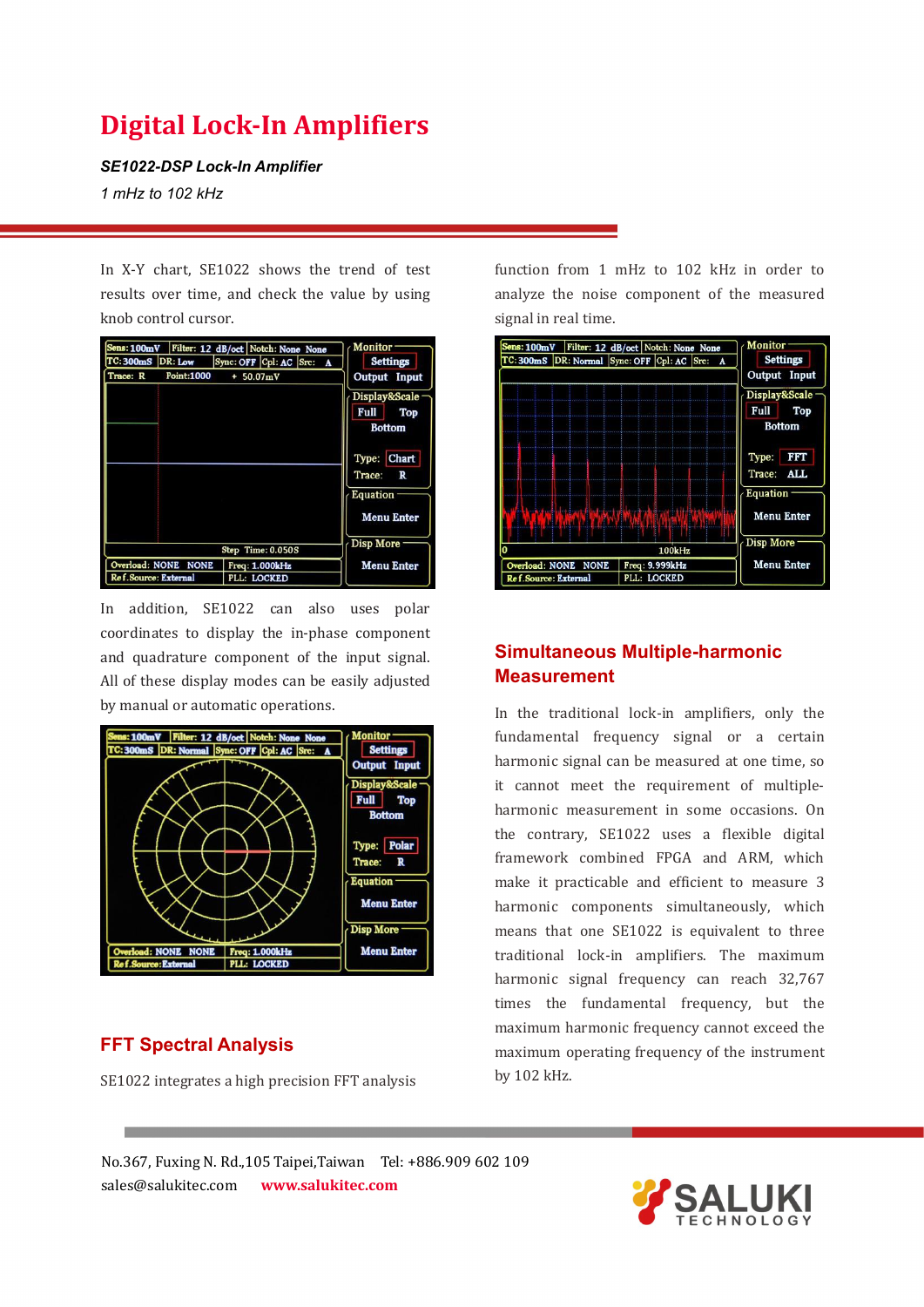*SE1022-DSP Lock-In Amplifier 1 mHz to 102 kHz*

| TC: 300mS DR: Normal Sync: OFF Cpl: AC Src:                                                          | A                                                                                                                   | Settings                                                        |
|------------------------------------------------------------------------------------------------------|---------------------------------------------------------------------------------------------------------------------|-----------------------------------------------------------------|
| $+ 71.74 \text{ mV}$<br>$X =$<br>71.75 mV<br>R<br>-<br>$Xh1 =$<br>$+71.74$ mV<br>$Rh1 =$<br>71.75 mV | v<br>$1.21$ mV<br>$= -$<br>$0.97$ $^{\circ}$<br>A<br>$Yh1 = -$<br>$1.22$ mV<br>$0.97$ $^{\circ}$<br>$\theta h1 = -$ | Output Input<br>Display&Scale -<br>Full<br>Top<br><b>Bottom</b> |
| $Xh2 = +$<br>$1.37$ mV<br>$Rh2 = + 23.85$ mV                                                         | $Yh2 =$<br>$+ 23.81 \text{ mV}$<br>$\theta h2 =$<br>$+86.70$ °                                                      | List<br>Type:<br>ALL.<br>Trace:                                 |
| $AD1 =$<br>$+ 0.000V$<br>$AD3 = +0.000V$<br>$DA1 = + 0.000V$                                         | $AD2 = +2.033V$<br>$AD4 = + 2.052V$<br>$DA2 = + 0.000V$                                                             | <b>Equation</b><br><b>Menu Enter</b>                            |
| $D A3 = + 0.000 V$<br>Overload: NONE<br><b>NONE</b>                                                  | $+ 0.000V$<br>DA4<br>I<br>Freq: 99000000z                                                                           | Disp More<br><b>Menu Enter</b>                                  |
| Ref.Source: External                                                                                 | PLL: LOCKED                                                                                                         |                                                                 |

# **Internal Oscillator**

The internal oscillator of SE1022 generates a low distortion (–80 dBc) sine reference signal varying from 1 mHz to 102 kHz, which has a high frequency resolution of 1 mHz. The frequency and amplitude of the reference signal can be set by using the front panel of SE1022 or communication interface. When SE1022 is set in the external reference mode, the internal reference signal is phase-locked with the external reference signal.

#### **Signal Generator**

SE1022 uses a high precision digital-to-analog converter (DAC) to output a sine wave signal at the same frequency as the internal reference<br>signal The annulitude and phase of the output parameters and reading the measurement data. signal. The amplitude and phase of the output sine wave can be set through the SE1022's display, where the maximum amplitude of the sine wave is 5 Vrms.

### **Manual Operation**

The parameters are convenient to be adjusted by the soft keys besides the display and the numeric keypad on the front panel, such as the internal oscillator frequency and the SINE OUT amplitude.

# **Auto Function**

SE1022 can automatically adjust itself into different optimal operating modes for different input signals, such as Auto Gain mode, Auto Reserve mode and Auto Phase mode. This function makes it easier for users to measure signals more efficiently.

#### **Interface**

SE1022 uses RS-232 to USB interface as standard. GPIB interface is also provided as an optional interface. Through communication interfaces, all instrument functions can be controlled and all data can be read in real-time. Meanwhile, all interfaces of SE1022 are distributed on the front panel and the rear panel.

# **Remote Operation**

Users can use PC to control SE1022 through communication interfaces, including setting the  $SE1022$  is equipped with a free LabVIEW program, which makes it easy to use in complex scientific experiments.

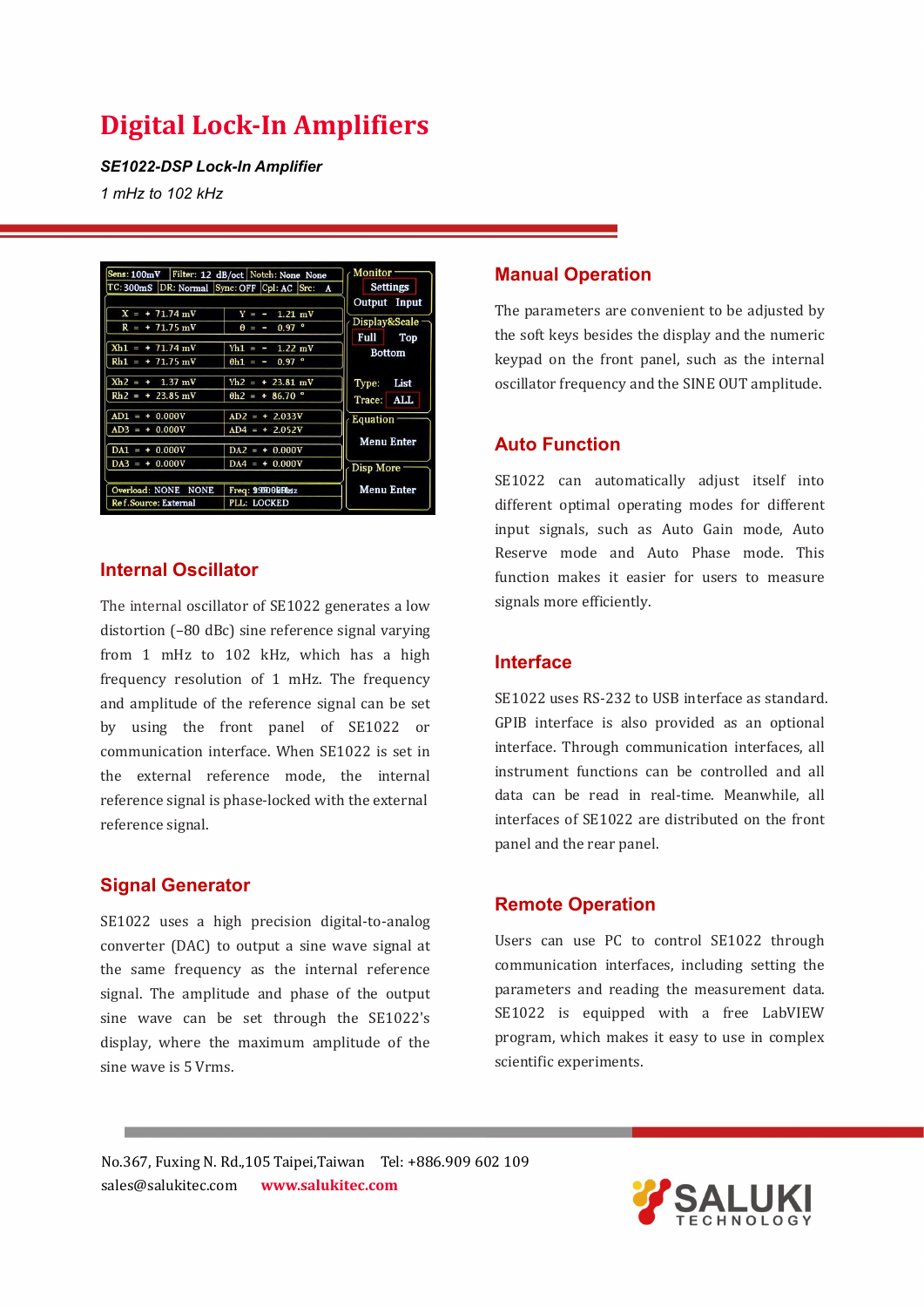#### *SE1022-DSP Lock-In Amplifier*

*1 mHz to 102 kHz*

|                                                   |                                |                                                        |                                   |                   |                                                                        | $\Box$<br>$\times$    |
|---------------------------------------------------|--------------------------------|--------------------------------------------------------|-----------------------------------|-------------------|------------------------------------------------------------------------|-----------------------|
| Connect<br><b>USB Resource</b><br>×               |                                | <b>UNIT OVLD</b><br>ADC OVLD<br><b>LINE PLL LOCKED</b> |                                   |                   | Model SE1022<br><b>DSP Lock-in-Amplifier</b><br><b>Control Console</b> |                       |
| <b>Input Option</b><br><b>Output &amp; Sample</b> | <b>Harmonic Waveform</b>       |                                                        | $\mathbb R$<br>Y<br>x<br>$\theta$ | Frequency X-Noise |                                                                        | <b>Clear Waveform</b> |
| Input Source                                      | Reference Phase (7)            | Sweep Start Freq(Hz)                                   |                                   |                   |                                                                        |                       |
| $\check{\phantom{a}}$<br>Single-Ended             | Ø.<br>0.00                     | ¥.<br>1000,000                                         | $0.8 -$                           |                   |                                                                        |                       |
| Current Gain                                      | Reference Source               | Sweep Stop Freq(Hz)                                    | 0.6                               |                   |                                                                        |                       |
| $\overline{\omega}$<br>1MO Gain                   | External                       | 圈<br>5000,000                                          | $0.4 -$                           |                   |                                                                        |                       |
| <b>Grounding Mode</b>                             | <b>External Ref Trigger</b>    | <b>Sweep Step Time(ms)</b>                             |                                   |                   |                                                                        |                       |
| $\overline{\mathcal{L}}$<br>Float                 | <b>TTL Rising Edge</b>         | 圏<br>1000                                              | $0.2 -$                           |                   |                                                                        |                       |
| <b>Input Coupling</b>                             | <b>Internal Frequency (Hz)</b> | Sweep Step Freq(Hz)                                    | $\overline{a}$<br>$\Omega$        |                   |                                                                        | 500                   |
| Ø<br>AC.                                          | i.<br>1000.000                 | 園<br>1000,000                                          |                                   |                   |                                                                        |                       |
| Input Notch Filter                                | Sweep Type                     | <b>Sweep Run Mode</b>                                  |                                   |                   |                                                                        |                       |
| iU.<br>None                                       | छा<br>tinear                   | M<br>Stop                                              | R <sub>(V)</sub><br>0.000         | X(V)<br>0.000     | Y(N)<br>0.000                                                          | <b>Save Data</b>      |
|                                                   |                                |                                                        |                                   |                   |                                                                        |                       |
| <b>Configure Input</b>                            | <b>Auto Phase</b>              | <b>Configure Reference</b>                             | 0(2)                              | Freq (Hz)         | Noise (V)                                                              | Data Rate(S)          |
|                                                   |                                |                                                        | 0.000                             | $\sim$            | 0.000                                                                  | $\approx 0.1$         |
| Harm 2<br>Harm 1                                  | <b>Dynamic Reserve</b>         | <b>Time Constant</b>                                   | Rh1 (V)                           | XH1 (V)           | Yh1 (V)                                                                | Theta1(2)             |
| G)<br>G<br>$\overline{1}$<br>h                    | Normal<br>W.                   | $\overline{\mathbf{v}}$<br>300 ms                      | 0.000                             | 0.000             | 0.000                                                                  | 0.00                  |
| Configure Harm.                                   | Sensitivity                    | Filter Slope                                           |                                   |                   |                                                                        |                       |
|                                                   | 100 mV/nA<br>c.                | $\overline{\mathbf{v}}$<br>12 dR/oct                   | Rh2 (V)                           | $Xh2$ $ON$        | $Yh2$ $(N)$                                                            | 0h2 ( <sup>1</sup> )  |
|                                                   |                                |                                                        | 0.000                             | 0.000             | 0.000                                                                  | 0.00                  |
| Auto Reserve                                      | Configure                      | <b>Sync Filter Off</b>                                 | AUX-ADC1 (V)                      | AUX-ADC2 (V)      | AUX-ADC3 (V)                                                           | AUX-ADC4 (V)          |
| <b>Auto Sensitivity</b>                           | <b>Sensitivity and Reserve</b> | <b>Configure Filter</b>                                | 0.000                             | 0.000             | 0.000                                                                  | 0.000                 |

# **Technical Specifications**

# **Signal Channel**

F.

|                      | Voltage Input Mode Single-ended or Differential     | Input                     |                                               |
|----------------------|-----------------------------------------------------|---------------------------|-----------------------------------------------|
|                      | Full-scale Sensitivity 1 nV to 1 V in a 1-2-5       | Frequency range           | 1 mHz to 102 kHz                              |
|                      | sequence                                            | Reference input           | TTL or Sine                                   |
|                      | 1 fA to $1 \mu A$                                   | Input impedance           | $1 M\Omega / / 25 pF$                         |
| Current Input        | $10^6$ or $10^8$ V/A                                | Phase                     |                                               |
|                      |                                                     | Resolution                | $1 \mu$ deg                                   |
| Impedance            |                                                     | Absolute phase error      | $<$ 1 deg                                     |
| Voltage              | $10 M\Omega$ // 25 pF,                              | Relative phase error      | $<$ 1 mdeg                                    |
| Current              | AC or DC coupled                                    | Orthogonality             | $90^\circ \pm 0.001^\circ$                    |
|                      | $1 k\Omega$ to virtual ground<br>>100 dB to 10 kHz, | Phase noise               |                                               |
| C.M.R.R              |                                                     | Internal ref.             | Synthesized, <0.0001°rms                      |
|                      | decreasing by 6 dB/oct<br>$>120$ dB                 |                           | at 1 kHz                                      |
| Dynamic Reserve      |                                                     | External ref.             | $0.001$ °rms at 1 kHz (100 ms                 |
| Gain Accuracy        | $0.2\%$ typ, $1\%$ max                              |                           | time constant, 12 dB/oct)                     |
| Voltage Noise        | 5 nV/ $\sqrt{Hz}$ at 997 Hz                         | Drift                     | <0.01°/ $^{\circ}$ C below 10 kHz             |
| <b>Current Noise</b> | 15 fA/ $\sqrt{Hz}$ at 97 Hz                         |                           | <0.1°/ $\degree$ C above 10 kHz               |
|                      | 13 fA/ $\sqrt{Hz}$ at 997 Hz                        | <b>Harmonic Detection</b> | 2F, 3F,  nF to 102 kHz                        |
| Line Filters         | 50/60 Hz and 100/120 Hz                             |                           | (n<32767)                                     |
| Gounding             | BNC shield can be grounded                          | <b>Acquisition Time</b>   |                                               |
|                      | or floated via 10 k $\Omega$ to                     | Internal ref.             | Instantaneous acquisition                     |
|                      | ground                                              | External ref.             | $(2 \text{ cycles} + 5 \text{ ms})$ or 40 ms, |
|                      |                                                     |                           | whichever is larger                           |

**Reference Channel**